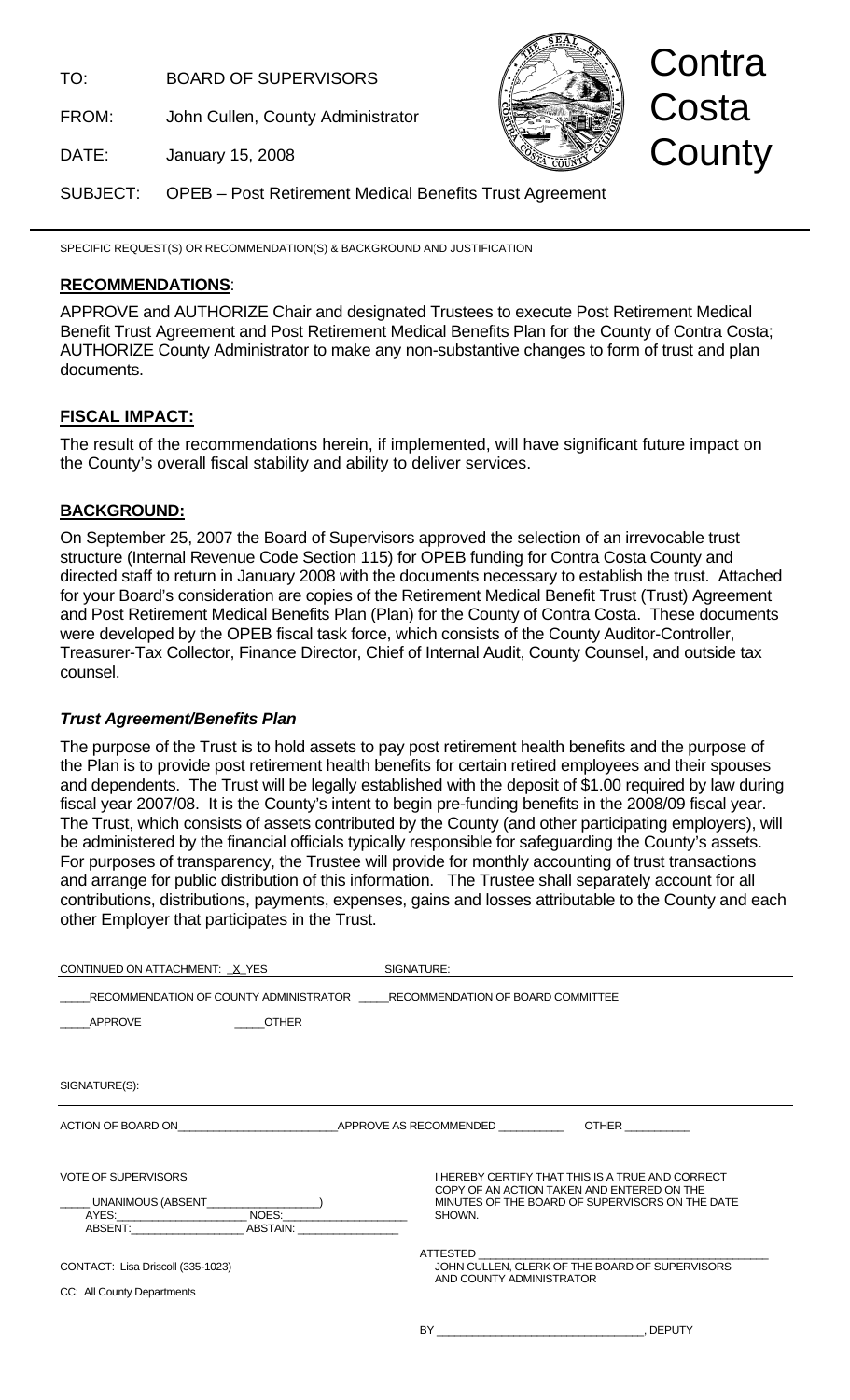January 15, 2008 Page 2 of 3

The Trustees shall act as fiduciaries in accordance with section 17, article XVI of the California Constitution, and as such the Trustees must discharge their duties with care, skill, prudence and diligence. It is the County's intent that the Trustees will engage a professional investment manager.

## *Allocation of Resources/Discount Rate*

It is intended that this Trust meet the requirements of GASB 45 as necessary for Trust assets to be treated as assets that reduce any liability of the County (and other Employers) for such benefits. Prefunding the County's OPEB liability using an irrevocable trust allows the County to reduce its longterm liability for retiree health benefits and use investment earnings instead of taxpayer dollars to pay future costs. The County will make regular contributions to the Trust. These funds will be professionally invested and grow similar to our CCCERA pension funds. In the future, the County can use investment earnings to pay OPEB costs, similar to our CCCERA pension plan in which four out of five dollars paid in retirement benefits come from investment earnings rather than taxpayer dollars or employer contributions. Government accounting rules allow employers that prefund to use a higher "discount rate" assumption, which reduces future OPEB liabilities on financial statements. For example, without prefunding, Contra Costa has a projected OPEB liability of \$2.6 billion. By prefunding this Trust, the County's long-term liability will be reduced to \$2.1 billion – a savings of more that \$458 million. Reducing long-term liabilities on financial statements can also result in a higher bond rating, which would reduce the County's future borrowing costs.

On June 26, 2007, the Board of Supervisors adopted the allocation of specific future eligible resources to meet the requirements for OPEB funding. The following table lists those annual resources identified thus far (in millions):

| Resource                                        | <b>Beginning FY</b> | Amount |
|-------------------------------------------------|---------------------|--------|
| <b>Redirect Workers Compensation</b>            | 2008/09             | \$10   |
| <b>Redirect UAAL Rate Adjustment</b>            | 2009/10             | \$10   |
| <b>Redirect POB Bond payments</b>               | 2014/15             | \$33   |
| <b>Redirect POB Bond payments</b>               | 2022/23             | \$47   |
| <b>Total Annual Future Resource Redirection</b> | 2024 - onward       | \$100  |

If these resources were to be put aside beginning in fiscal year 2008/09, there would be \$588 million (plus interest) reserved at the end of fiscal year 2022/23 and \$100 million would be available to be added annually thereafter. In the aggregate, the total potential liability will be even less. The reserved money will be earning a rate of return indicative of a diversified portfolio rather than the lower rate of return of the County's cash pool. Additionally, the Board is committed to a balanced approach to prefunding more of the liability, which will involve reductions of both benefits and services. These actions will further reduce the OPEB liability in future valuations.

### *IRS Ruling*

It is the County's intent to eventually request an IRS ruling on the tax-exempt status of this Trust. Because the Governor's Public Employees Post-Employment Benefits Commission has identified several barriers in the tax laws to efficient operation of public sector retiree health benefits, and the Commission has already started discussions with the IRS to clear these matters up, the County will wait until the Commission's receives the IRS response before requesting it's a ruling. The Trust documents have been drafted to comply with IRS requirements for tax-exempt status.

### *CalPERS Retiree Health Prefunding Plan*

In March of 2007, the California Employers' Retiree Benefit Trust Fund was established, which is the CalPERS equivalent to the trust fund before you today. Technically, Contra Costa County is not currently eligible to put funds into this trust due to the methodology and assumptions used in our 2006 actuarial valuation. The CalPERS Retiree Health Prefunding Plan requires very specific methodology and assumptions be used in calculation of the OPEB liability. Contra Costa is CalPERS compliant on all but one item. CalPERS requires the use of the entry age normal actuarial funding method and Contra Costa used projected unit credit. GASB 45 allows for any one of 6 funding methods to be chosen by the plan sponsor but the funding method is the one item on which CalPERS is very restrictive. CalPERS' advice on requiring the entry age normal actuarial